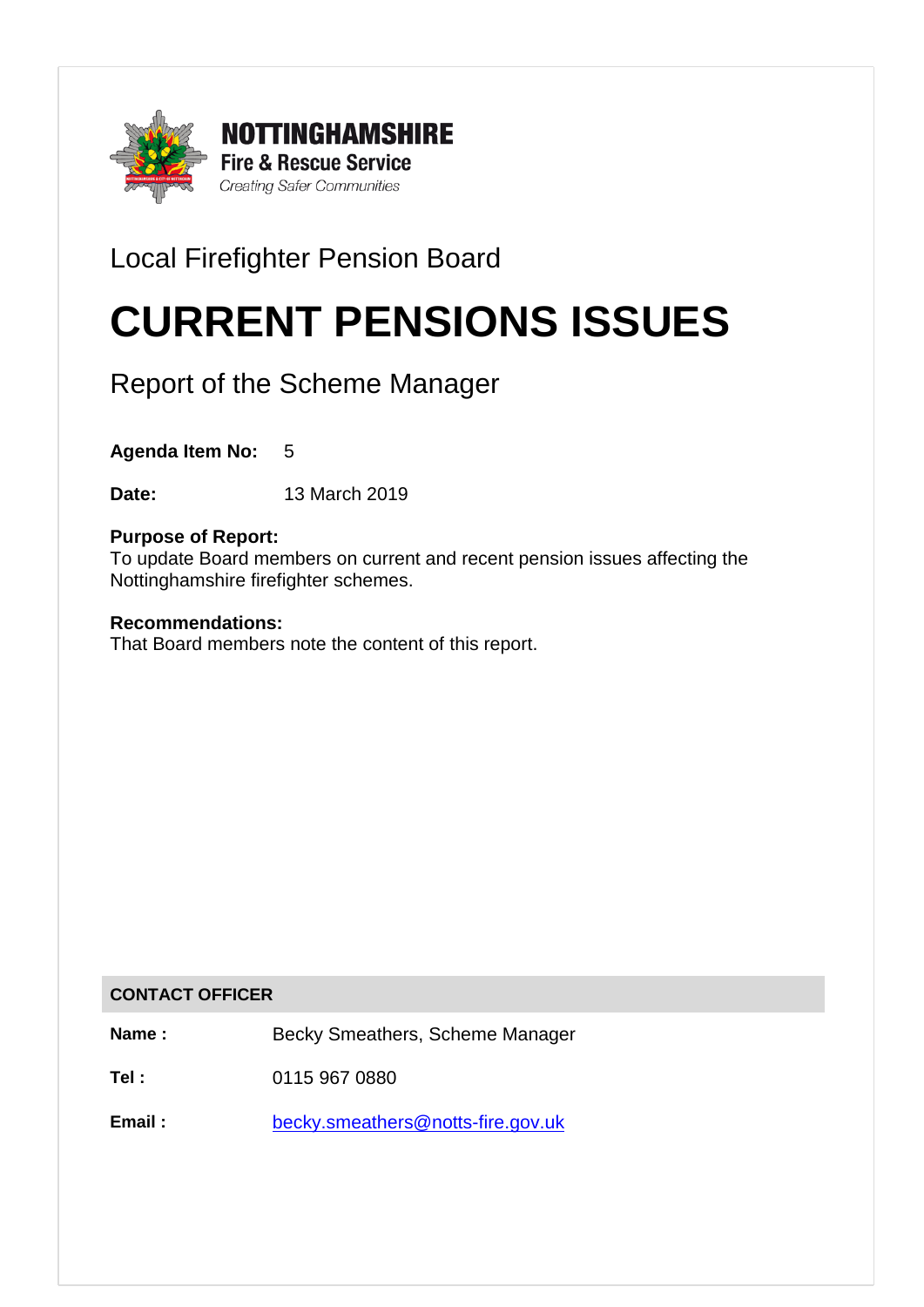# **1. BACKGROUND**

- 1.1 The Local Firefighter Pension Board is responsible for assisting the Scheme Manager in ensuring the effective governance and administration of the firefighter pension schemes. In order to fulfil this responsibility, it is important that Board members are aware of significant pension issues and can be assured that these issues are being dealt with.
- 1.2 Pensions have grown in significance over past few years. Nationally the Hutton review has brought about changes to public service pensions and the introduction of a new firefighter scheme (FFPS 2015). Legal challenges have resulted in redress for some employees with retrospective membership allowed, as well as compensation payments. In addition, changes to the State Pension are resulting in significant additional workloads.
- 1.3 The purpose of this report is to inform members of the Board of all current and recent pensions issues which are being or have been dealt with, and the implications of these issues. This report is an update on the report of the same title presented to the Board in October 2018.

# 2. REPORT

#### **Part Time Workers - Prevention of Less Favourable Treatment Compensation**

- 2.1 In 2009/10 the Authority set aside £224k to meet the payment of compensation to Retained firefighters, arising from an employment tribunal test case relating to the "Part Time Workers (Prevention of Less Favourable Treatment) Regulations. It was found that Retained firefighters had been treated unfairly compared to their Wholetime counterparts with regards to certain elements of their terms and conditions of employment.
- 2.2 In 2011 a methodology was agreed to calculate compensation amounts for Retained firefighters affected by the ruling. Most compensation amounts have now been paid, although there are still some outstanding. A circular was issued by the National Employers late in December 2016 giving an update on this issue, and this was followed by a final report on the status of all outstanding cases received in January 2017. The Authority is awaiting confirmation from the National Employers that an application can be made to the Employment Tribunal to have any remaining cases struck out so that this matter can be brought to a close. The Authority still has £22k of the original funding remaining to cover the estimated outstanding liability and any of this funding which remains unclaimed will be returned to the revenue budget once the matter has concluded.

# **Firefighters Pension Scheme Valuation as at 31 March 2016**

2.3 The firefighter pension schemes are subject to an actuarial valuation every four years. The valuation is carried out by the Government Actuary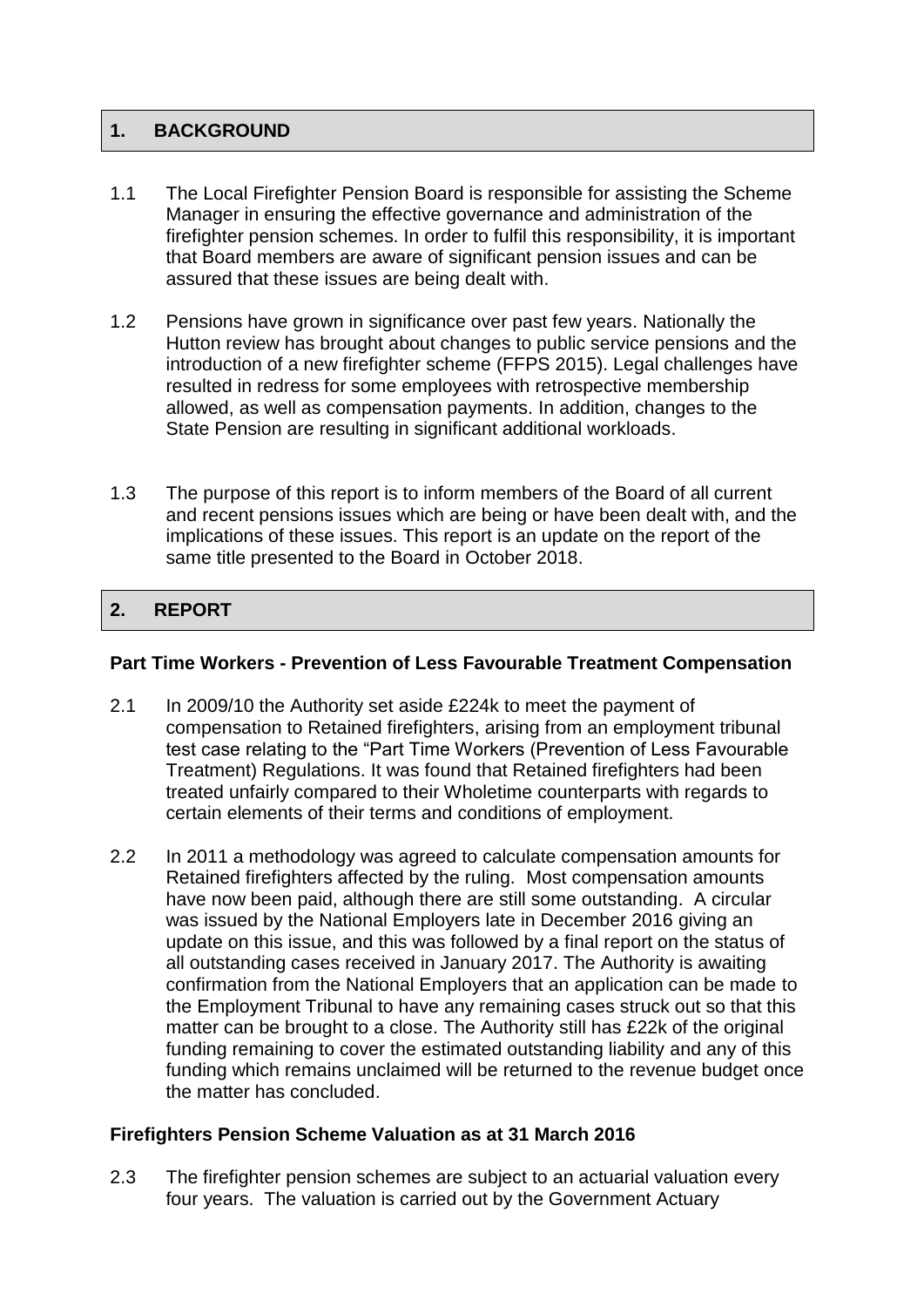Department (GAD) with the purpose being to assess the total future liabilities of the schemes as at the valuation date. The results of the 2016 valuation have now been announced following several delays.

- 2.4 The regulations for the 2015 scheme include provision that if the cost of the scheme changes by 2% or more then corrective action needs to be taken to bring costs back in line. The valuation fell below the 2% cap and as a result, changes to employee contributions or benefit accruals were initially proposed. However, any changes have been suspended by the Government pending the outcome of the Government's appeal against the transitional arrangements to the 2015 scheme (see section 2.14).
- 2.5 Following the drop in the discount rate from 3% to 2.4% announced by the Treasury at the back end of 2018, the revised 2019/20 employer rates have now been announced. As expected, these have increased substantially as follows:

| <b>Scheme</b> | <b>Old Rate</b> | <b>New Rate</b> |
|---------------|-----------------|-----------------|
| 1992 Scheme   | 21.7%           | 37.5%           |
| 2006 Scheme   | 11.9%           | 27.4%           |
| 2015 Scheme   | 14.3%           | 28.8%           |

2.6 The 2019/20 additional cost to the Authority of these increase is £2.6m, with £2m of this being initially covered by a grant from the Home Office.

#### **Annual Benefits Statements Incorporating FFPS 2015**

- 2.7 The production of an Annual Benefits Statement (ABS) for every pension scheme member is required by the statutory deadline of 31 August following the end of the financial year. This deadline was met for all members for the 2017/18 financial year. Consideration needs to be given regarding what information to include regarding forward projections of pension benefits given the uncertainty around the ongoing court case on transitional protection of the 2015 scheme (see 2.14).
- 2.8 It is hoped that the introduction of IConnect, which will enable monthly submission of data to the Administration team will help streamline the process in the future. A resolution has now been found to enable information to be obtained directly from the payroll system rather than through a manual process. This should enable progress to be made in providing monthly data.

#### **Checking and Reconciliation of HMRC Pension Records**

2.9 The State Pension has been reformed, with a new single tier State Pension which came into force on 6 April 2016. The old system had become very complex with the "State Earnings Related Pension Scheme (SERPS)", the "State Second Pension" and the "Additional Pension" as well as the basic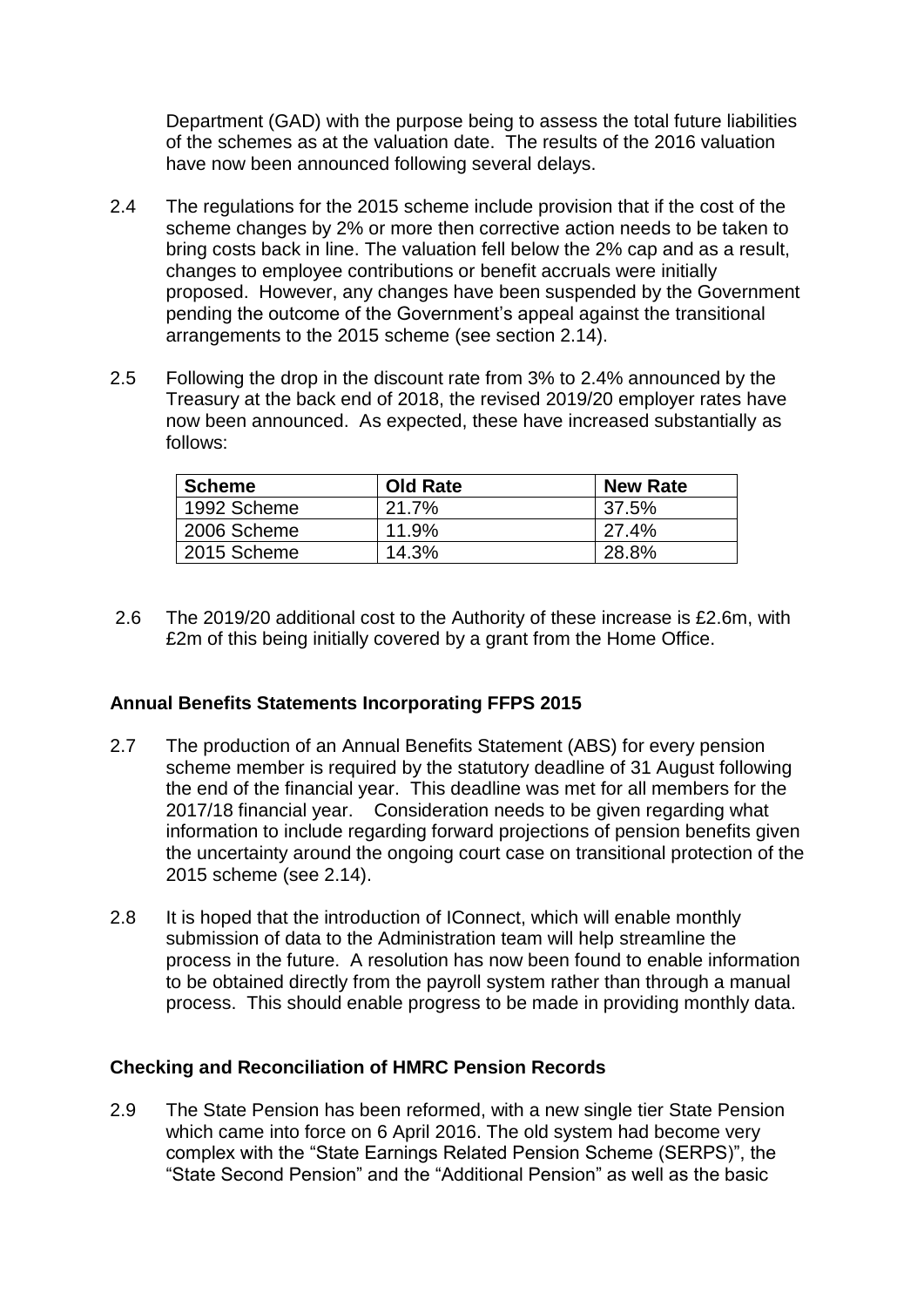State Pension. The new State Pension removes these complexities and consists of one flat rate pension.

- 2.10 As reported to the Board in previous meetings, a national guaranteed minimum pension (GMP) reconciliation exercise has now started, which involves all occupational pension schemes. Her Majesty's Revenue and Customs (HMRC) is sharing its pension records with pension administrators and asking them to check this data for individuals against their records and investigate and resolve any discrepancies.
- 2.11 As a direct result of this reconciliation exercise, the Pension Administrator has identified 9 cases of small errors. All of these have been previously reported to the Board. To date 543 records have been reviewed and there are outstanding queries on 27 of these.
- 2.12 The government's deadline for completion of the whole exercise was December 2018. This has clearly been missed but HMRC staff are working hard to turn queries around as quickly as possible and our Pension Administrator has a dedicated member of the team to work on this issue. The risk that the deadline may not be met has been included in the Board's risk register, although the likelihood of non-achievement of the deadline has been reduced to reflect the latest position.
- 2.13 In addition to the GMP reconciliations the Pension Administration Team have been reconciling pension information held on the pension administration system and the payroll system. This has identified a number of anomalies which are now being worked through to make any corrections necessary and assess how the differences have occurred.

#### **Transitional Protection for FFPS 2015 Claims**

- 2.14 The FBU submitted claims (in the form of employment tribunal claims) against Fire Authorities that the transitional protection arrangements in the FFPS 2015 were discriminatory on the grounds of age, race and gender.
- 2.15 The case was heard early in 2017 and the finding of the court was that the transitional protections related to the 2015 Firefighters' Pension Scheme were 'objectively justified' and therefore did not amount to unlawful discrimination. The FBU appealed against this ruling and won the appeal. The Government then appealed, but lost - the Court found that the transitional arrangements were discriminatory on the grounds of age.
- 2.16 The Government have now made application to appeal to the Supreme Court. If the appeal is permitted this could take a considerable amount of time to resolve. If the appeal is not permitted then revised transitional arrangements will need to be put into place.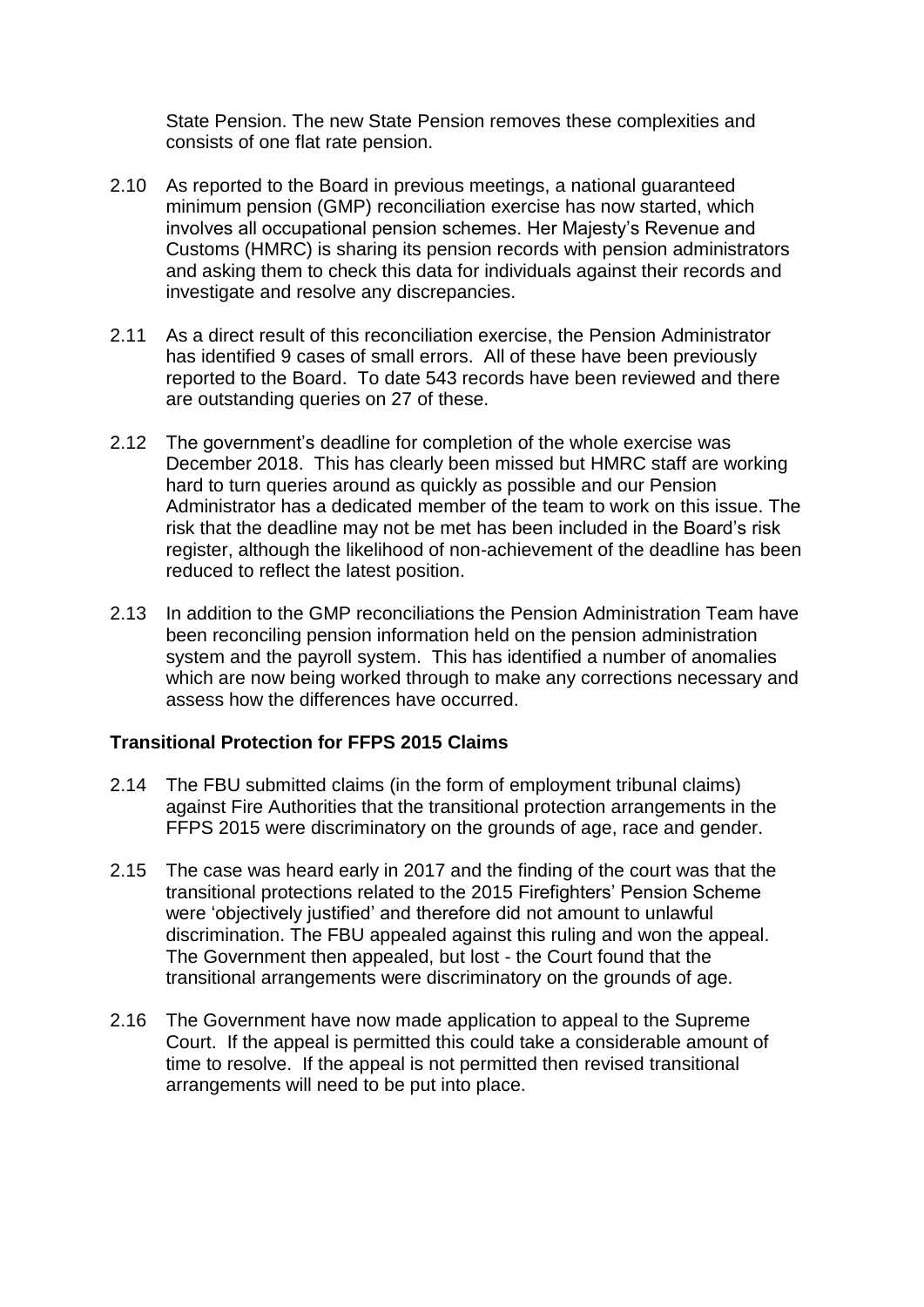# **Taxation of Ill Health Pensions**

- 2.17 In March 2017, the Pension Administrator informed the Scheme Manager that ill health pensions awarded to Retained Duty System employees on the grounds of injury should not be taxed at source. This followed a communication from the LGA's national fire pension technical adviser on the matter. Ordinarily ill health pensions are taxable, but there is a tax regulation which provides an exemption in these few cases.
- 2.18 For Nottinghamshire, 8 cases have been identified, the individuals' pensions were corrected from April 2017. The LGA issued guidance around this issue in September 2017, which indicated that only 4 years may be claimed back from HMRC. This has been claimed back by the Authority on behalf of members and has been refunded to members accordingly. Any years going further back would be a cost to Fire Authorities although there remains some confusion regarding when the additional liability first started and this is making the matter difficult to resolve since the LGA have been unable to negotiate a common position.

## **Communications with Scheme Members**

2.19 The detail within this report indicates that the area of fire pensions remains high profile, with a great deal of work currently in progress. In addition to the issues outlined above there are also some potentially significant taxation issues for individual members arising from their fire pension scheme membership. Whilst it is outside of the remit of Officers of the Authority to provide advice on personal taxation issues to pension scheme members, the Pension Ombudsman has made it clear that employers are expected to provide sufficient information to members on such issues to enable members to make their own decisions on matters which affect their personal finances. A regional pension roadshow is being organised by Leicestershire Fire Service for 27 March 2019. Employees of all 3 regional Fire Services will be invited to attend.

# **General Data Protection Regulations (GDPR)**

2.20 Work is ongoing to ensure that the GDPR regulations are complied with. A Firefighter's Pensions Privacy Notice has been uploaded to the Authority's website and can found by following the following link.

#### **Pension Metrics**

2.21 The Pension Metrics Data are now included as part of the Pension Administration report elsewhere on this agenda.

# **Independent Disputes Resolution Procedure (IDRP) Cases**

2.22 There have been no new IDRP cases during this financial year to date.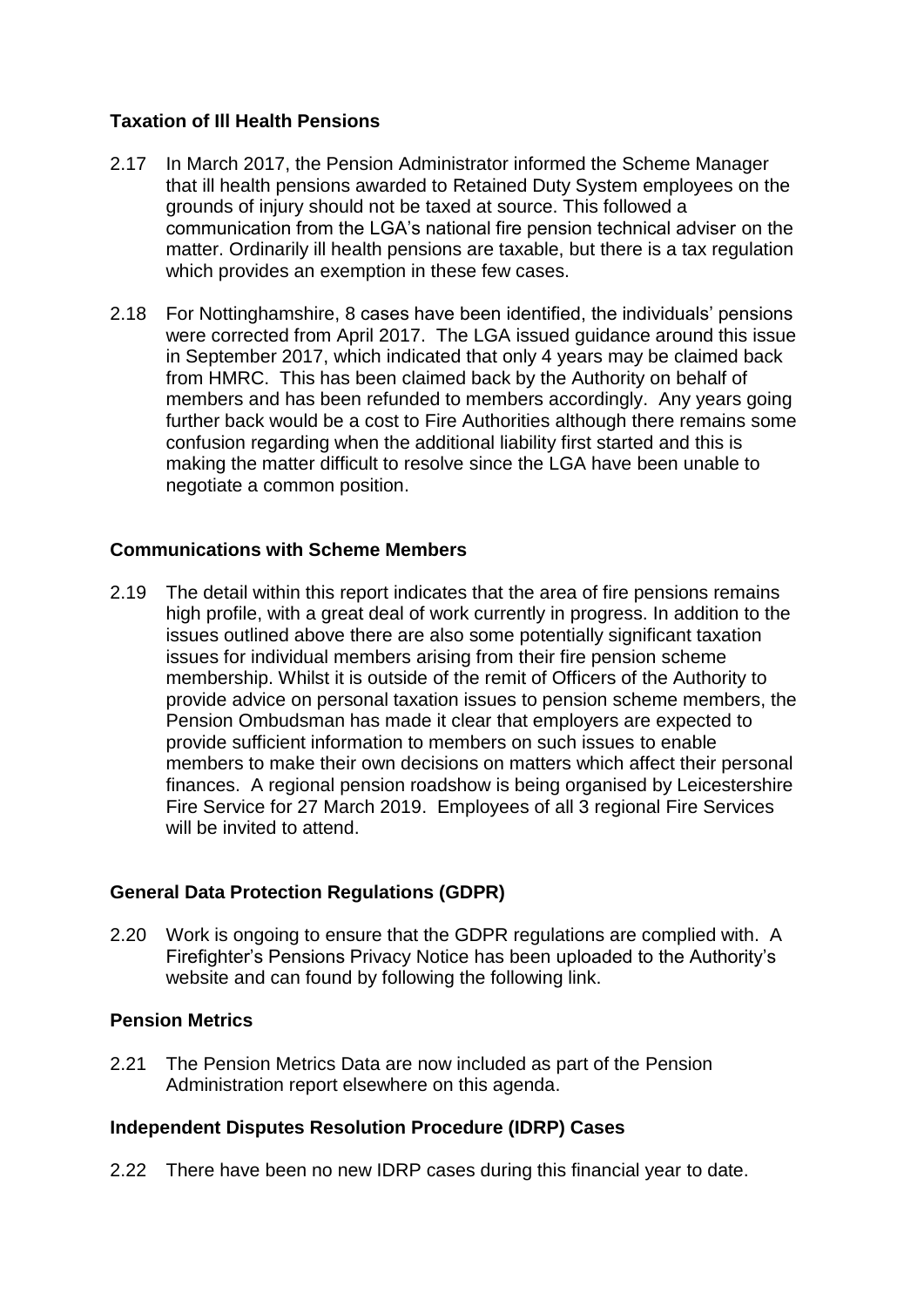# **Pension Discretions**

2.23 There were no pension discretions considered during the financial year to date.

#### **Significant Breaches Reported to the Pensions Regulator**

2.24 There have been no breaches identified in this financial year to date. The Breaches Register is attached at Appendix 1.

# **3. FINANCIAL IMPLICATIONS**

There are no financial implications arising directly from this report. Any financial implications for the Authority will be reported to the Finance and Resources **Committee.** 

#### **4. HUMAN RESOURCES AND LEARNING AND DEVELOPMENT IMPLICATIONS**

There are human resources implications arising directly from this report, in that pension matters affect most employees. HR department staff are fully involved in pension issues to ensure that human resources implications are taken into account.

# **5. EQUALITY IMPACT ASSESSMENT**

An equality impact assessment has not been carried out as this is not a new policy.

#### **6. CRIME AND DISORDER IMPLICATIONS**

There are no crime and disorder implications arising from this report.

#### **7. LEGAL IMPLICATIONS**

The Public Service Pensions Act 2013 introduced a framework for the governance and administration of public service pension schemes. This report aims to fulfil the requirement for Pension Board members to assist the Scheme Manager in ensuring that effective administration arrangements are in place.

#### **8. RISK MANAGEMENT IMPLICATIONS**

There are a number of risks relating to the firefighter pension schemes, and these have been presented to the Board in the form of a risk register. The Scheme Manager is responsible for ensuring that the risks identified are appropriately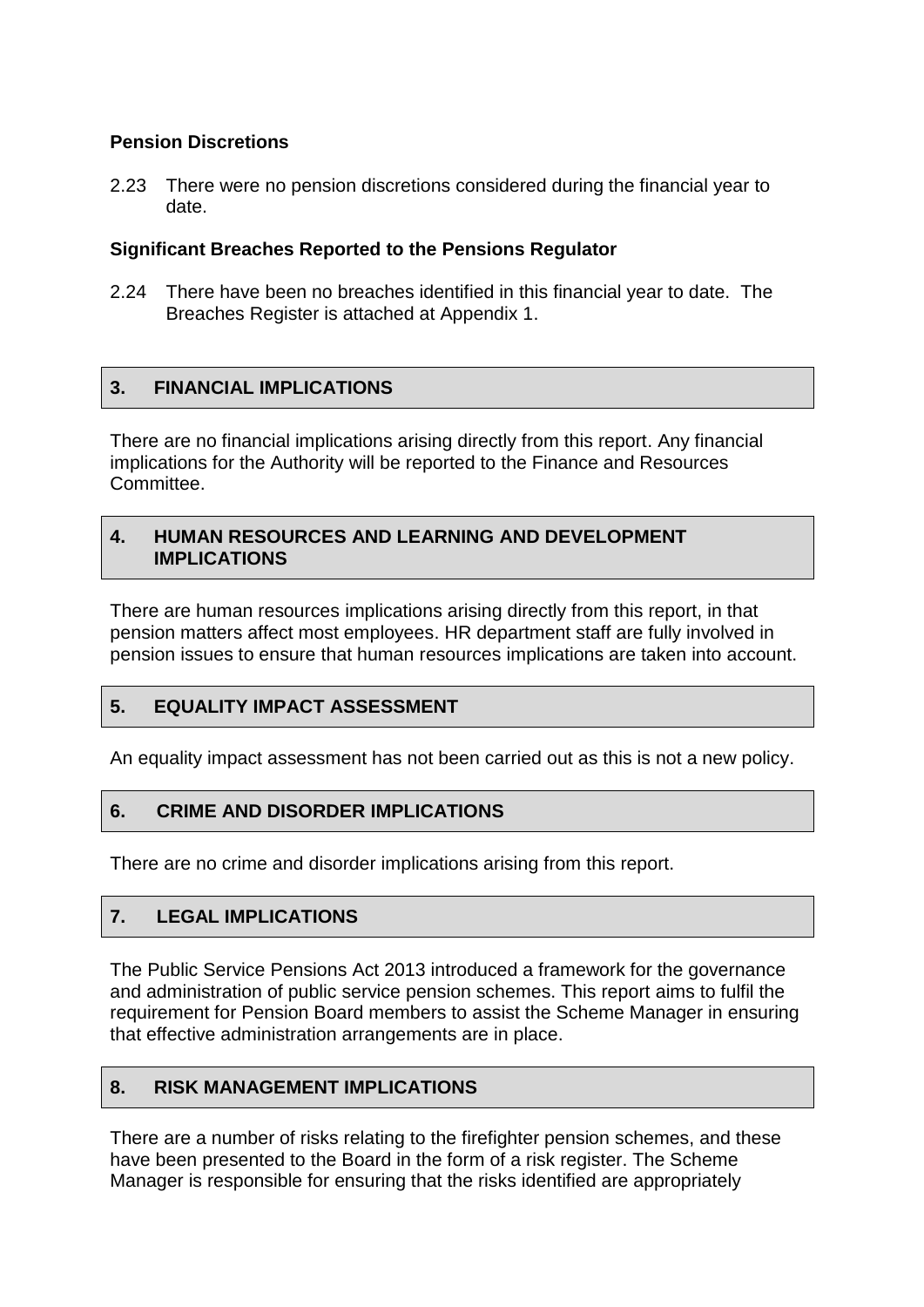managed. All of the issues outlined in this report are being, or have been dealt with by close co-operation between the pension administration team and Officers.

# **9. RECOMMENDATIONS**

That Board members note the content of this report.

# **10. BACKGROUND PAPERS FOR INSPECTION (OTHER THAN PUBLISHED DOCUMENTS)**

None.

BECKY SMEATHERS **SCHEME MANAGER**